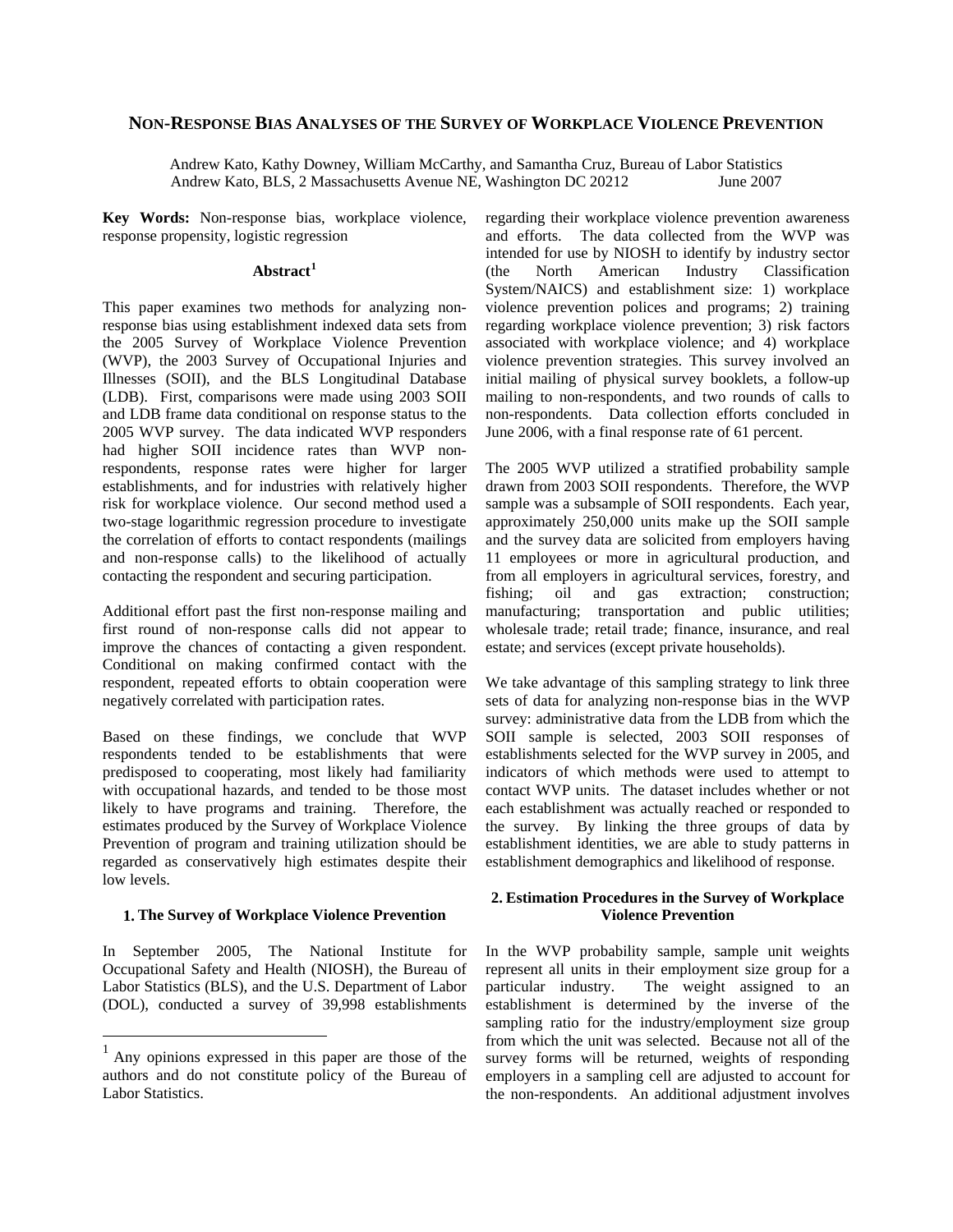benchmarking to adjust the weights generated using 2003 employment data to reflect the fact that the WVP survey was conducted in 2005 with potentially different relative employments for surveyed firms. Although the final weights used to generate WVP estimates involved both non-response factor and benchmarking factor adjustments, the effects of benchmarking on the WVP estimates are beyond the scope of this paper. We focus attention solely on the non-response adjustment factors (NRAF).

The 39,998 unit subsample of 2003 SOII respondents used as the survey sample for WVP was stratified by three-digit NAICS industry code and employment size class. For each sampling stratum, the NRAF is computed as the number of viable units in the stratum divided by the number of usable units in the stratum. Sample units that are out of business or for which the U.S. Postal Service returns an unopened package of survey materials are not considered viable. Usable units are defined as those whose responses passed data editing criteria. If a sampling stratum contains no usable units, the stratum will be combined with all other size groups in the threedigit industry category, and non-response adjustment is computed for the stratum at the three-digit industry level. An assumption implicit in the adjustment process is that there are no systematic differences between respondents and non-respondents to the survey along the stratification dimensions. If this assumption is incorrect, estimates generated using this adjustment process could be biased.

## **3. Data and Methods for Administrative Data Comparisons**

While there are several dominant approaches to quantifying non-response bias, two were used for the WVP survey: comparing frame information between respondents and non-respondents; and a "level-of-effort" analysis which simulates statistics based on a restricted version of the observed protocol. This section focuses on the former method.

Administrative data from the LDB from which the SOII sample was selected was used as "frame information" in order to compare characteristics of WVP respondents and non-respondents. In particular, the total number of hours worked for full-time employees (hours), industry sector at the three-digit NAICS level, and establishment size  $class<sup>2</sup>$  $class<sup>2</sup>$  $class<sup>2</sup>$ were used. Days away from work (DAFW) rates and days of job transfer or restriction (DJTR) rates, taken

<u>.</u>

from the 2003 SOII, were also used as frame informational variables.

Each establishment in the LDB has its own unique identifier. The same identifier that was used in the SOII survey was used in the WVP survey. Thus, combining these three datasets was a fairly straightforward task. Having one complete dataset with frame information and WVP data allowed for analyses of WVP response rates by cross sections of the frame data.

The ultimate goal of these comparisons is to determine if WVP non-respondents have similar characteristics to WVP respondents. If so, this would provide some evidence that there is little non-response error and that final WVP estimates are minimally affected by nonresponse bias.

### **3.1 WVP Response Rates**

**Figure 1. Comparing WVP Respondents and Non-Respondents by Size Class** 



Figure 1 compares the WVP non-response and response rates by size class. The rates for both non-respondents and respondents exhibit a curvilinear effect across size classes, with size class 3 being the peak for respondents and the low for the non-respondents.





<span id="page-1-0"></span> $2^2$  The five size classes are: 1-10 employees (size class 1), 11-49 employees, 50-249 employees, 250-999 employees, and 1000 or more employees (size class 5).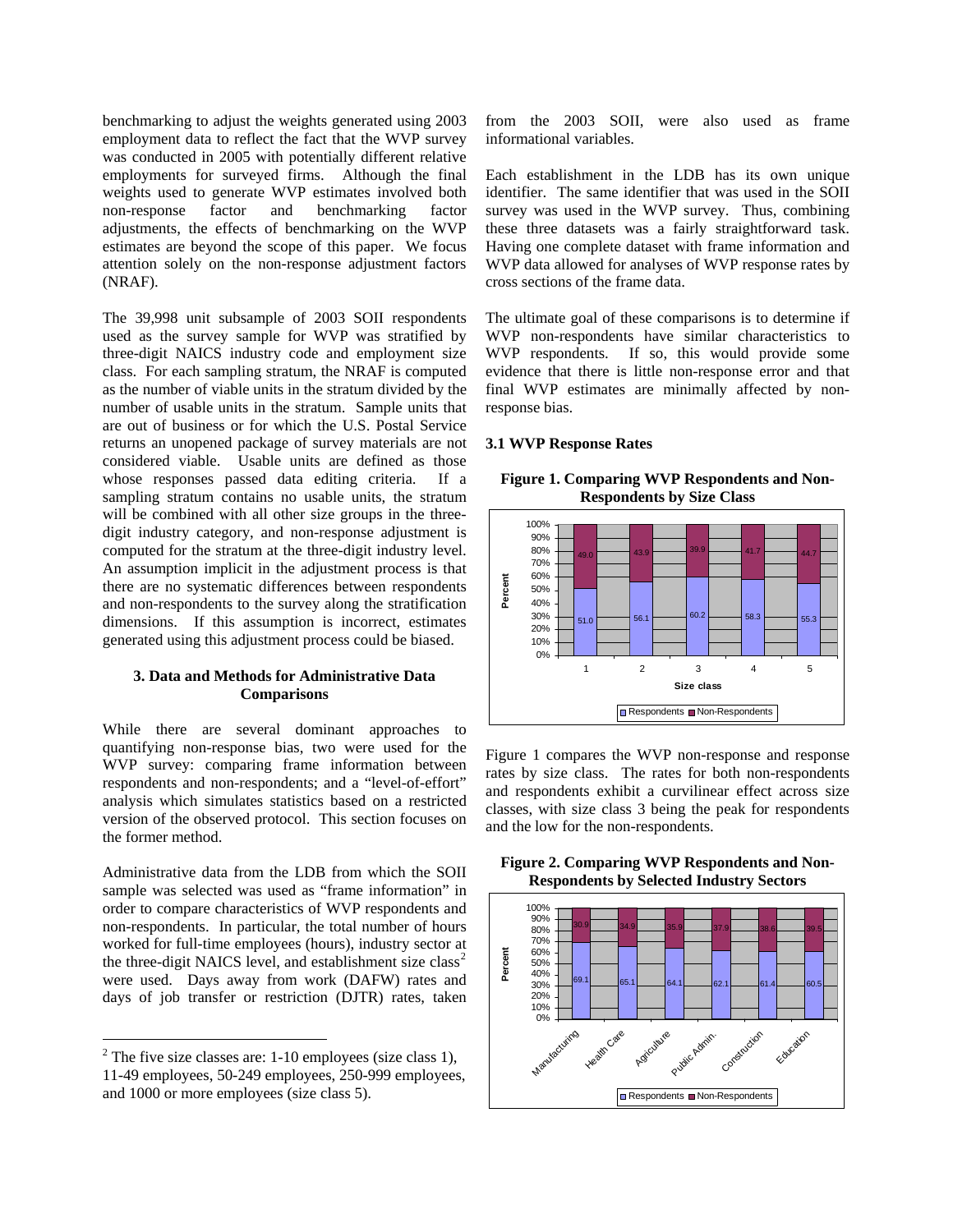Figure 2 shows the total percent of non-respondents and respondents by selected industry sectors. The selected industries are those that had the highest response rates over all of industry sectors (over 60%): manufacturing; health care; agriculture, forestry, fishing and hunting; public administration; construction; and education services.

For all data provided in figures 1 and 2, a chi-square test of independence was performed, which resulted in significance at the  $\alpha$ =0.05 level: for size class,  $\chi^2$ = 100.63 (p-value  $\langle$  0.0001); and for industry sector,  $\chi^2$ =968.45 (p-value < 0.0001). This indicates a relationship between an establishment's participation in the 2005 WVP survey and the establishment's size class, and/or industry sector.

## **3.2 SOII Incidence Rates**

**Figure 3. Average DAFW Comparisons between WVP Respondents and Non-Respondents by Size Class** 



An examination of the DAFW rates and DJTR rates was also considered. Figure 3 shows the mean DAFW rates for non-respondents versus respondents by size class. It is apparent that larger size classes tend to have higher DAFW rate averages, for both WVP respondents and non-respondents.

Individual 2-sample t-tests were also performed for each of the size classes, to determine whether or not there existed a significant difference in mean DAFW rates between respondents and non-respondents. Size classes 1 and 3 were significant at the  $\alpha$ =0.05 level, p-values being 0.003 and 0.0001, respectively.

A close inspection of the average DJTR rates across size classes strongly illustrates the trend that both respondents and non-respondents in larger size classes experience higher DJTR rates (figure 4).

Also, size classes 3, 4, and 5 show large discrepancies in DJTR means for respondents and non-respondents. In order to assess significant differences between average DJTR rates for respondents versus non-respondents, separate t-tests were performed for each size class, as was done for DAFW average rates.





T-tests confirmed a difference between respondents' and non-respondents' DJTR rates for size classes 3, 4, and 5  $(p\n-values < 0.0001$  for all three size classes).

An analogous analysis was completed for DAFW and DJTR rates by industry sector. For DAFW rates, four out of the 20 total industry sectors showed higher mean DAFW rates for WVP non-respondents (finance and insurance; mining; other services except public administration; transportation). Similarly, four industries had higher average DJTR rates for non-respondents (agriculture, forestry, fishing and hunting; arts and entertainment; mining; transportation). T-tests showed that transportation was the only industry to have significance at the  $\alpha$ =0.05 level for those industries that had higher average DAFW and DJTR rates for nonrespondents.

#### **4. Data and Methods for Level of Effort Analysis**

As an alternative method of detecting non-response bias, we turn to a two-stage logistic regression approach that estimates response propensities. The response propensities of a unit measures how likely it is to be contacted and how likely it is to provide data for the survey. Following Olson (2006), we estimate two separate logistic regression equations. The first model uses confirmed contact with the respondent as the dependent variable. This could mean successful delivery by the U.S. Postal Service of a physical WVP survey booklet to a confirmed mailing address, a non-response call that successfully made contact with the targeted establishment, receipt of survey data from the unit regardless of how it was contacted, or even a confirmed refusal to participate. In the second model,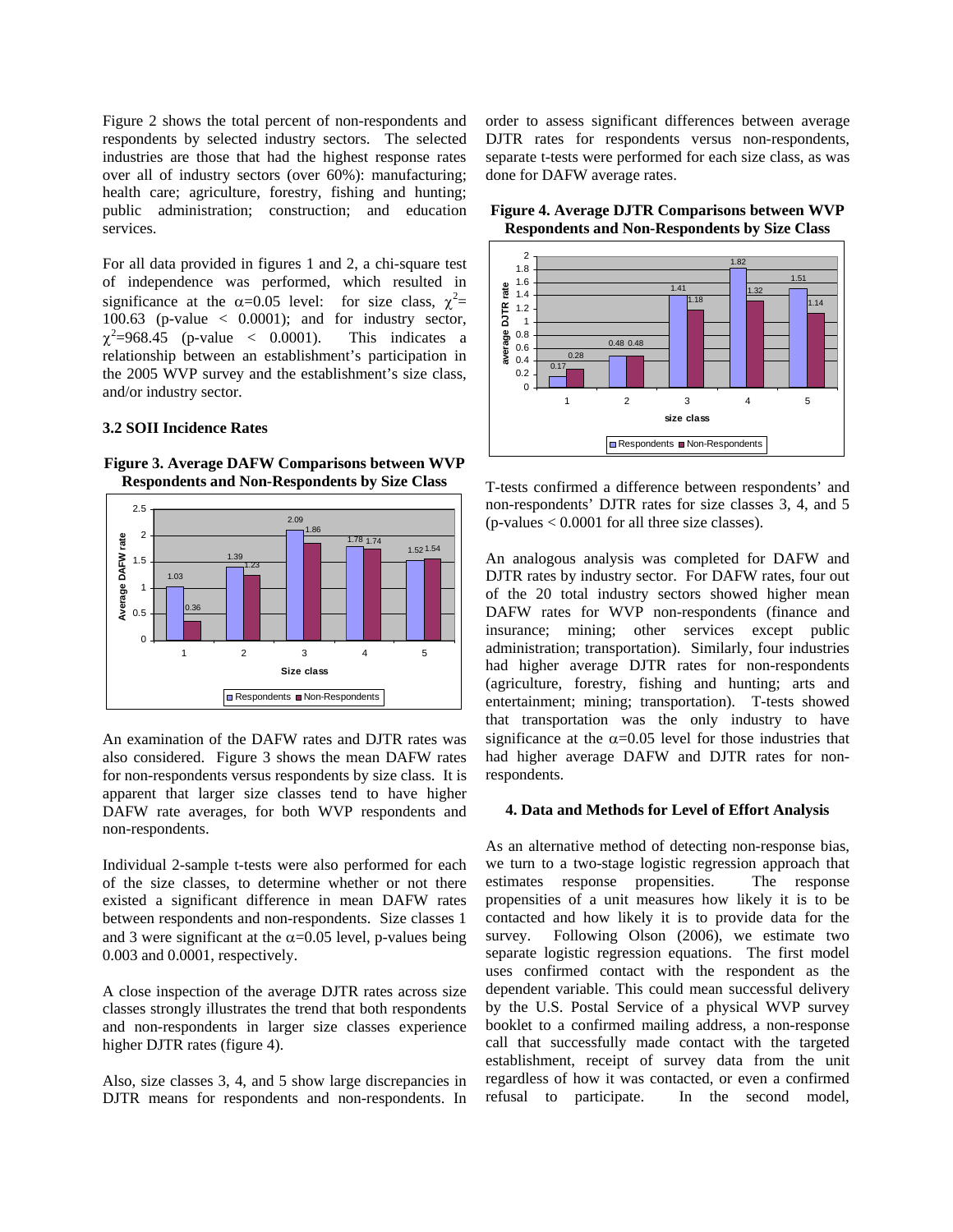|                             | <b>Predicting Contact</b> |           | Predicting Cooperation,<br><b>Conditional on Contact</b> |        |  |
|-----------------------------|---------------------------|-----------|----------------------------------------------------------|--------|--|
|                             | Coefficient               | <b>SE</b> | Coefficient                                              | SЕ     |  |
| Intercept                   | 4.6146***                 | 0.1290    | 5.1167***                                                | 0.1756 |  |
| Frame Variables             |                           |           |                                                          |        |  |
| Size Class 2                | 0.0646                    | 0.7430    | 0.1705                                                   | 0.0996 |  |
| Size Class 3                | $0.2455**$                | 0.0679    | $0.3501***$                                              | 0.0908 |  |
| Size Class 4                | $0.1952**$                | 0.0695    | $0.257**$                                                | 0.0930 |  |
| Size Class 5                | 0.0874                    | 0.0770    | $0.2496*$                                                | 0.1024 |  |
| Hours (FTE worked)          | 0.0000                    | 0.0000    | 0.0000                                                   | 0.0000 |  |
| DART case rate              | 0.0176                    | 0.0032    | 0.0178                                                   | 0.0039 |  |
| <b>Effort Variables</b>     |                           |           |                                                          |        |  |
| 1st NR mail (Nov 05)        | 0.1574                    | 0.1703    | $-0.6702**$                                              | 0.2007 |  |
| 1st round calling           | $0.3470**$                | 0.1096    | $-0.9599***$                                             | 0.1357 |  |
| 2nd NR mail (Apr 06)        | $-5.302***$               | 0.1322    | $-3.7619***$                                             | 0.1042 |  |
| 2nd round calling           |                           |           | $-5.4309***$                                             | 0.1144 |  |
| N                           | 37273                     |           | 28585                                                    |        |  |
| Likelihood Ratio Chi-Square | 14842.6357***             |           | 14864.4626***                                            |        |  |

**Table 1. Level of Effort: Response Propensity Models for Contact and Cooperation** 

\*p < 0.05, \*\*p < 0.01, \*\*\*p < 0.0001

we considered only those units who were considered to have been successfully contacted and set the dependent variable to be a dummy variable where 1 indicated the unit provided a non-refusal survey response (a 0 indicated non-participation by a unit).

The models in this paper consider four levels of effort on the part of BLS to contact the respondents and secure participation beyond the initial mailing. Two months after the initial mailing of physical survey booklets in September 2005, BLS made a second mailing of booklets to any unit that had not yet responded. Efforts were made by BLS to incorporate updated mailing address information obtained from the United States Postal Service (USPS) on Post Office Returns of undeliverable surveys. In January and February 2006, the first nonresponse calls were made to any unit that had not yet responded at that time. Phone numbers obtained from the LDB, 2003 SOII returns, and comparison against an updated commercial database of businesses in the United States were used in this round of calls. Subsequent to the first round of non-response calls, a letter was mailed to the remaining pool or respondents. A second round of non-response calls were made in early May 2006 to any unit that had not yet responded at that time, but focused on those contacted in the first round of non-response calls. The call list in this second round incorporated any updated phone number information obtained by BLS agents during the first round of non-response calls.

These four levels of effort were incorporated into the two logistic regression models as indicator variables where 1 meant the unit was included in the group that received the corresponding contact attempt by BLS: the non-response mailing, first round of non-response calls, and second round of non-response calls. Note that because the second round non-response calls were almost exclusively placed to units that were confirmed contacts in the first non-response round, it would be nearly perfectly correlated if placed in the contact propensity model. Therefore, we include only the first three levels of effort indicator variables in the contact propensity model but all four in the cooperation propensity model. Additional independent variables included were size class data and total hours worked by all employees and incidence rate of cases with days away from work, job transfer, or restriction (DART rate).

# **4.1 Estimation Results**

Table 1 gives the results for the logistic regressions run for both contact propensity and cooperation propensity. Size class dummy variable coefficients on size classes 3  $(\alpha=0.01)$  and 4  $(\alpha=0.01)$  in the contact model were positive and statistically significant. Likewise, estimated coefficients for size class 3 ( $\alpha$ =0.0001), size class 4  $(\alpha=0.01)$ , and size class 5 ( $\alpha=0.05$ ) in the cooperation model were positive and statistically significant. This supports the curvilinear pattern observed in the previous section: contact and cooperation appear to increase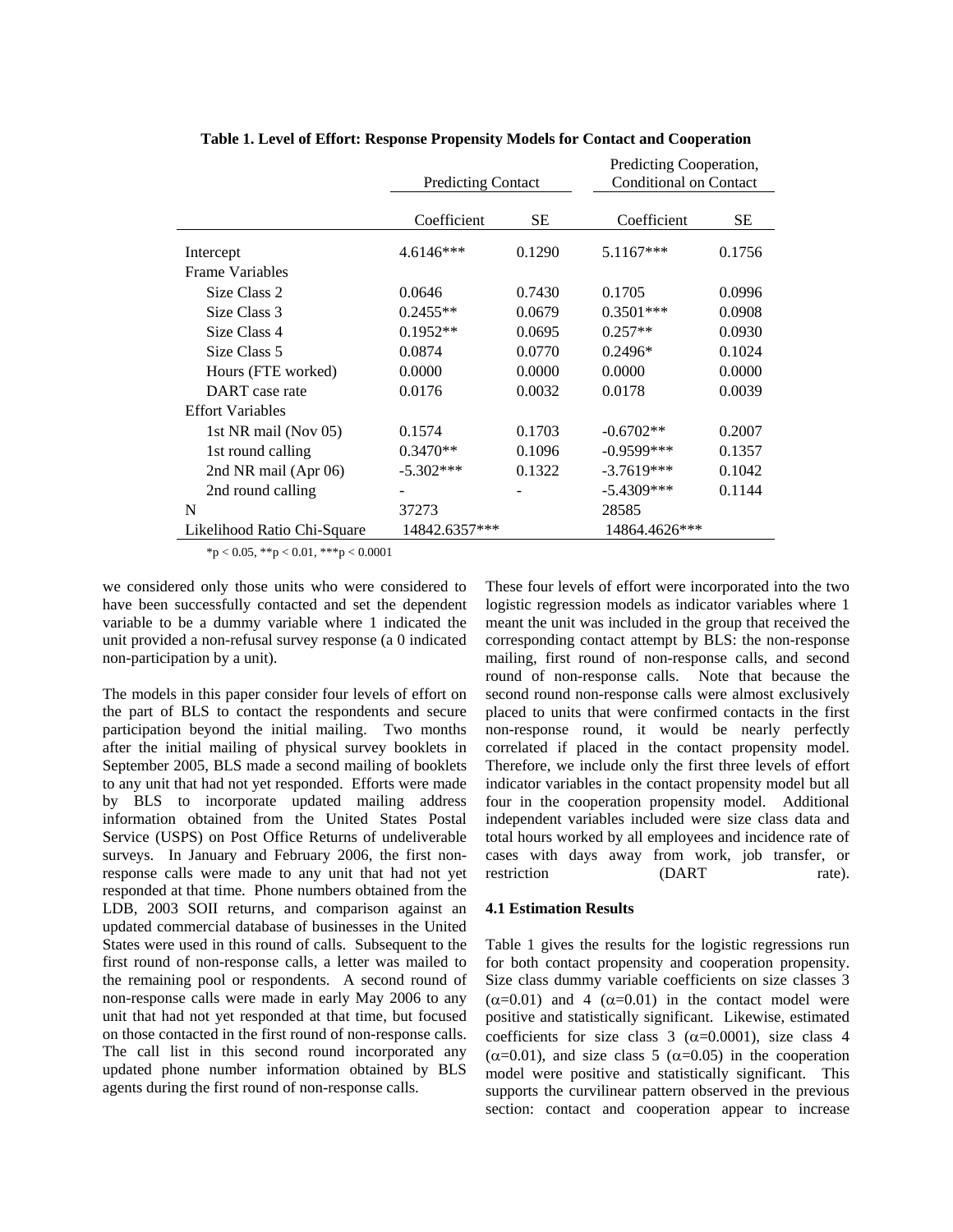slightly with the surveyed unit size. However, it is unclear how strong this effect may be. A size class 3 unit with 100 full time employees, each working 2,000 hours annually that was contacted in the first rounds of nonresponse is only predicted to be one tenth of one percent more likely to be contacted than a comparable size class 1 unit with one FTE working 2,000 hours. A similar comparison produces only one tenth of one percent difference in predicted cooperation rates.

In the contact propensity model, two of the three levels of effort included in the model as independent variables had statistically significant coefficients. The first round of phone calls had a positive coefficient that was significant at the  $\alpha$ =0.01 level, while the second mailing had a negative coefficient that was significant at the  $\alpha$  = 0.0001 level. One possible interpretation is that calling the respondent as an additional measure to mailing the survey increased the chances of making contact with the unit. This is completely intuitive, since this involves trying more than one mode of communication. On the other hand, the insignificant negative coefficient on the first non-response mailing and the large significant negative coefficient on the second non-response mailings suggest that trying the same mode of communication additional times (even with address updating from Post Office Returns) at best yields minimal improvement in contact propensity.

In the cooperation propensity model, every level of effort variable had a negative coefficient that was statistically significant at the  $\alpha$ =0.01 level or better. The detected relationship between the amount of effort exerted by BLS to contact the respondents and the likelihood of securing cooperation is not surprising: the lower the likelihood that particular units were willing to participate in the survey, the more effort was required to attempt to secure their cooperation. However, the small magnitudes of the coefficients on the first non-response mailing and first round of non-response calls are surprising. For a hypothetical size class 3 unit with 100 full time employees working 2,000 hours each in a year, the marginal effects on cooperation rates from those two variables lower the predicted cooperation rate just 2.66 percent, from 99.33 percent to 96.67 percent. That predicted cooperation rates only fall drastically with the second non-response mailing and second round of nonresponse calls reinforce the findings from the administrative data comparisons: once each contact method had been attempted in non-response, the chances of receiving a response from one of the remaining "difficult" units did not change much with subsequent attempts.

To further investigate this possibility, we analyzed predicted propensity rates for the entire sample and compared the expected likelihood of participation of each unit against whether it actually responded to the WVP survey. Abraham, Maitland, and Bianchi (2006) raise a conjecture that BLS may face "difficult" and "easy" household respondents in the American Time Use Survey (ATUS). Here we examine a similar situation, but along two dimensions. The logistic regression results suggest that the units in the sample could be characterized as "difficult" or "easy" in terms of both contacting and securing a response. E.g. a unit could be "easy" to contact but "difficult" to secure a response from.

### **4.2 Predicted Response Rates**

Table 2 displays average actual rates and predicted propensities for both contact and cooperation, by quintile. Following Olson (2006), we ranked the propensities from lowest to highest and divided the sample into five roughly equal size groups so that quintile 1 contains those with the lowest propensity scores and quintile 5 contains those with the highest propensity scores. For both contact and cooperation, strata 4 and 5 are above 99 percent for all units in those strata. Similarly, for both contact and cooperation, strata 1 and 2 consist entirely of units with propensity scores of around 50 percent or below.

The transition from the lower predicted propensity units to the higher predicted propensity units occurs rather suddenly in both the contact and cooperation rankings. For contact, the predicted propensity movement occurs almost entirely within quintile 3. By examining the split between actual contacts and actual non-contacts within that group, we find that quintile 3 consists of a large number of units similar to quintile 4 and 5 units with predicted propensities above 0.9, and a large number of units similar to those in quintiles 1 and 2 with predicted propensities below 0.6. While the mean predicted propensity among actual contacts in quintile 3 is 0.734, the median predicted propensity among those same units is 0.561, suggesting this stark divide within the quintile. A similar phenomenon occurs between quintiles 2 and 3 for cooperation. The median of the actual noncooperators in quintile 3 is 0.977, indicating a small number of very low propensity score units are grouped with a relatively larger number of very high propensity units to yield a mean propensity for that subgroup of 0.90.

The structure of the sample when ranked by propensity scores is consistent with the pattern of significant coefficients in the regression results. Those results indicated that additional means of contact were not likely to increase the likelihood of actually making contact with a unit or securing cooperation from them. The dichotomous nature of the predicted propensity scores reinforce the characterization of two types of respondents when considering each dimension in turn: one "easy" to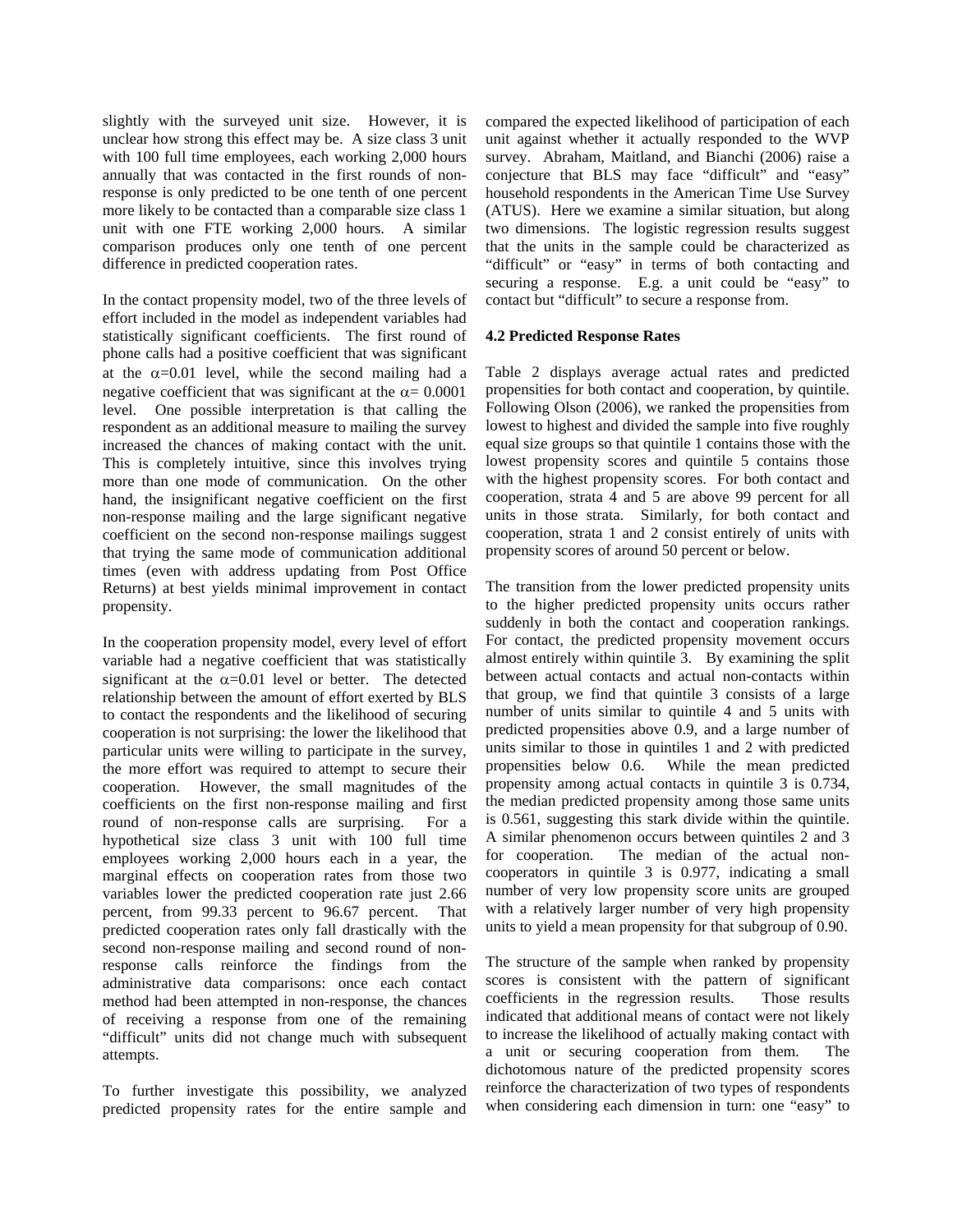|                            | <b>Response Propensity Strata</b> |        |        |        |        |  |  |
|----------------------------|-----------------------------------|--------|--------|--------|--------|--|--|
|                            |                                   | Group  | Group  | Group  |        |  |  |
|                            | Low                               | 2      | 3      | 4      | High   |  |  |
| Contact                    |                                   |        |        |        |        |  |  |
| Actual rate                | 0.5055                            | 0.5455 | 0.8857 | 0.9934 | 0.9964 |  |  |
| (n)                        | (2538)                            | (2739) | (4447) | (4988) | (5003) |  |  |
| Predicted Non-contact rate | 0.5125                            | 0.5436 | 0.5836 | 0.9942 | 0.9949 |  |  |
| Predicted Contact rate     | 0.5132                            | 0.5433 | 0.9175 | 0.9941 | 0.9967 |  |  |
| Cooperation                |                                   |        |        |        |        |  |  |
| Actual rate                | 0.3576                            | 0.5526 | 0.9848 | 0.9944 | 0.9980 |  |  |
| (n)                        | (1410)                            | (2179) | (3883) | (3921) | (3935) |  |  |
| Predicted Refusals rate    | 0.3163                            | 0.5477 | 0.9843 | 0.9953 | 0.9968 |  |  |
| Predicted Cooperation rate | 0.4326                            | 0.5559 | 0.9858 | 0.9948 | 0.9967 |  |  |

 $\overline{a}$ 

**Table 2. Level of Effort: Response Propensity Strata for Contact and Cooperation** 

contact or predisposed to agreeing to respond to the survey (our quintile 4 and 5 type units), and one "difficult" to locate or predisposed to not responding to the survey (our quintile 1 and 2 type units). This predisposition to be found or cooperate appears to be the main distinction between respondents and nonrespondents, rather than other characteristics.

#### **5. Discussion / Conclusion**

The 2005 Survey of Workplace Violence Prevention utilized an estimation process that adjusted for nonresponse based on cells stratified by size class and industry. Due to the unavailability of a dataset containing "true" independent measures of responses for the WVP sample, we are unable to obtain precise and accurate magnitudes of any bias that may be present due to nonresponse. We are, however, able to make some conjectures regarding the relative direction of potential bias, if any exists.

Analysis of linked data from the BLS Longitudinal Database and 2003 SOII produced some evidence that there may have been relatively more responses from larger units and those with relatively higher rates of occupational injuries and illnesses within particular industries. Logistic regression results and computed propensity scores for both likelihood of contact and likelihood of cooperation confirm slightly higher response rates from larger units. The wide and largely discontinuous separation between WVP respondents and non-respondents lead us to believe the sample may be justifiably characterized as having "easy" and "difficult" units regarding contact and cooperation.

<span id="page-5-0"></span>Overall, the data presented in this paper imply that the estimates generated by the methods used in the WVP may

be slight overestimates regarding policy and program implementation. Table 3 presents some of the patterns observed in the WVP data that suggest larger establishments were relatively more familiar with workplace violence issues, and were more likely to implement security measures and workplace violence policies and programs. Due to the higher response rates from larger units, this would tend to bias the estimates upwards.

The industries showing the highest response rates are consistent with this picture, involving industries with high awareness of safety issues and heavy public sector involvement. Some of the industries discussed in section 3 have components that have high injury and illness rates (Agriculture, Manufacturing, Health Care, and Construction), and some have been the focus of NIOSH studies on workplace violence (Health Care, and Retail Trade). WVP data showed that public sector units, especially State government units, had higher rates of workplace violence program and policy implementation, higher rates of experiencing all types of workplace violence incidents, and tended to employ more security measures than private sector units. The relatively high WVP response rates in Public Administration and Education, which both have large public sector presences, also support the view that WVP data may have had somewhat stronger representation from units that were more likely to have programs, policies, and experience with workplace violence<sup>[3](#page-5-0)</sup>.

<sup>&</sup>lt;sup>3</sup> Some states have executive orders or legislation that require executive branch agencies to have workplace violence prevention policies in place, e.g. Indiana Exec. Order. No. 99-6, 22. Ind. Reg. 3569 (1999) and South Carolina S.C. Code § 1-1-1410.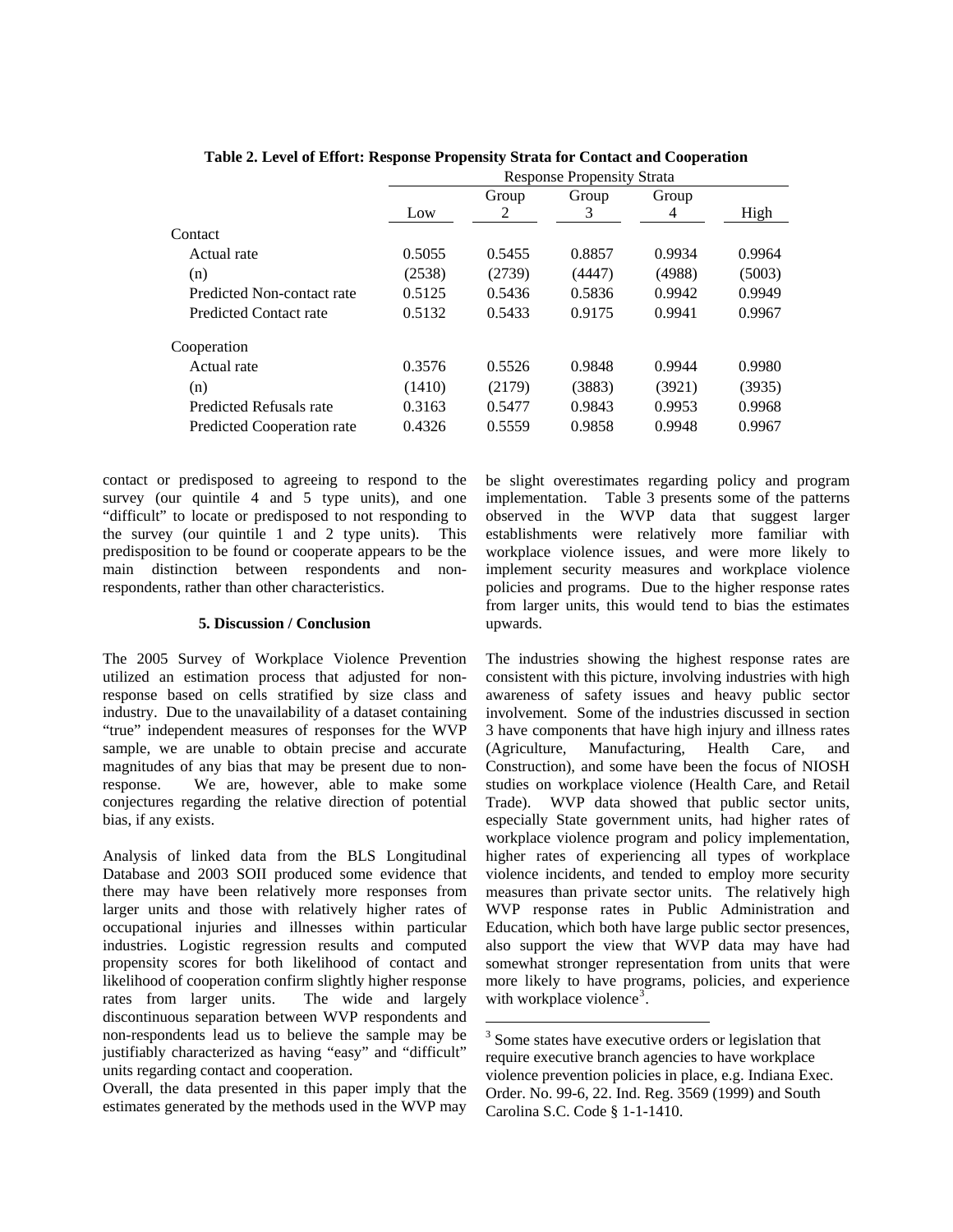|                                           |                | Size Class |      |      |      |      |  |  |
|-------------------------------------------|----------------|------------|------|------|------|------|--|--|
|                                           | All Size       |            |      |      |      |      |  |  |
|                                           | <b>Classes</b> |            | 2    | 3    | 4    | 5    |  |  |
| Unit had at least one form of security    | 72.1           | 64.9       | 84.7 | 94.0 | 97.0 | 99.0 |  |  |
| Unit had physical security and either     |                |            |      |      |      |      |  |  |
| electronic surveillance or security staff | 38.4           | 29.9       | 50.6 | 70.8 | 88.1 | 90.6 |  |  |
| Unit experienced an incident of workplace |                |            |      |      |      |      |  |  |
| violence in the 12 months prior to        |                |            |      |      |      |      |  |  |
| the survey                                | 5.3            | 2.4        | 9.1  | 16.0 | 28.8 | 49.9 |  |  |
| Unit had a workplace violence program     |                |            |      |      |      |      |  |  |
| or policy                                 | 29.1           | 20.1       | 42.2 | 63.8 | 77.4 | 86.4 |  |  |
| Unit had neither a workplace violence     |                |            |      |      |      |      |  |  |
| program nor a policy                      | 70.1           | 78.8       | 57.7 | 35.9 | 22.4 | 13.2 |  |  |
| Unit tracks costs related to incidents of |                |            |      |      |      |      |  |  |
| workplace violence                        | 20.1           | 16.7       | 24.2 | 35.9 | 41.5 | 45.3 |  |  |

# **Table 3. Percent of Establishments with Selected Security and Workplace Violence Policy/Program Implementation, by Size Class**

Note: The five size classes are: 1-10 employees (size class 1), 11-49 employees, 50-249 employees, 250-999 employees, and 1000 or more employees (size class 5).

These units, possessing greater familiarity with the consequences and use of the data, probably had greater enthusiasm and interest in participation. We do not possess the counterfactual data that would have been received on the WVP survey from non-respondents if they had in fact decided to respond. However, the trends examined in this paper suggest that non-respondents were similar to respondents except that they were more difficult to contact and secure cooperation from. Any changes to the WVP estimates would result mainly from the size class and industry effects discussed above, possibly adjusting the estimates down. Therefore, we believe that the relatively low overall WVP policy and program implementation estimates are likely to be conservative, if there is any non-response bias present.

### **6. Future Work**

An interesting puzzle that arose during analysis of the data for this paper was the reversed inequality of SOII DAFW and DJTR rates for respondents and nonrespondents in the Transportation sector alone. What made this sector unusual was that it reversed the trend of higher SOII incidence rates that other high-risk sectors displayed, despite being associated with many risk factors: having a mobile workplace, working in small numbers, and working directly with the public. A possible partial explanation may be the prevalence of independent operators in Transportation industries such as trucking and passenger transport (taxis). If owner operators work for multiple companies on a contract basis and bear most of the risk involved, the link between investment in workplace safety training and benefits may

be weakened. We believe this is a phenomenon that may warrant further investigation.

Finally, while resource intensive, it would be interesting to do a follow-up survey of WVP non-respondents to generate estimates of actual non-response bias. This would test our conjecture that the WVP implementation estimates could be overestimates, and would permit measurement of the magnitudes of any bias present.

#### **References**

Abraham, Katherine G., Aaron Maitland, and Suzanne M. Bianchi (2006). "Non-response in the American Time Use Survey," *Public Opinion Quarterly*, *70*, No. 5, pp. 676- 703.

Armstrong, J. Scott and Terry S. Overton (1977). "Estimating Non-response Bias in Mail Surveys," *Journal of Marketing Research, 14*, pp 396-402.

Brick, J. Michael and Jonaki Bose (2001). "Analysis of Potential Non-response Bias*," Proceedings of the Annual Meeting of the American Statistical Association*, August 5-9.

Brick, J. Michael and Jerry West (2002). "Examining Additional Non-response Bias Introduced Through Attrition," *Joint Statistical Meetings – Section on Survey Research Methods*, pp. 278-283.